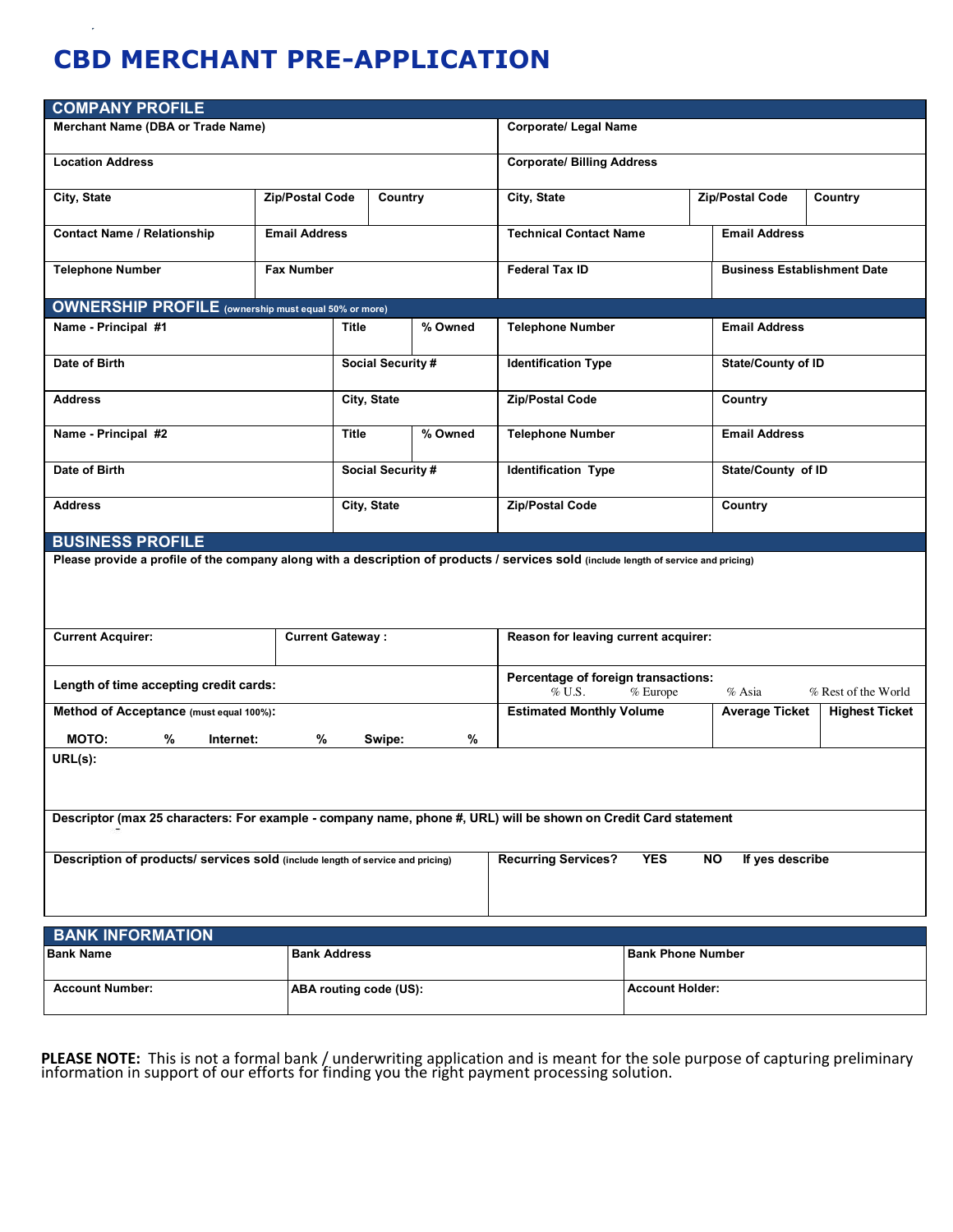## **Required Documents**

#### *Corporate Documents*

- **- Articles of Incorporation or Organization**
- **- EIN Letter**
- **- Voided Check or Bank Letter**
- **- 3 Months Business Bank statements**
- **- 3 Months processing statements (if available)**
- **- Lab Results/ Certificate of Analysis (COA) for products sold on website**

#### *Personal Documents*

- **- Color copy of Drivers License** (all owners)
- **- 3 Months Personal Bank Statements- if do not have business bank statements**